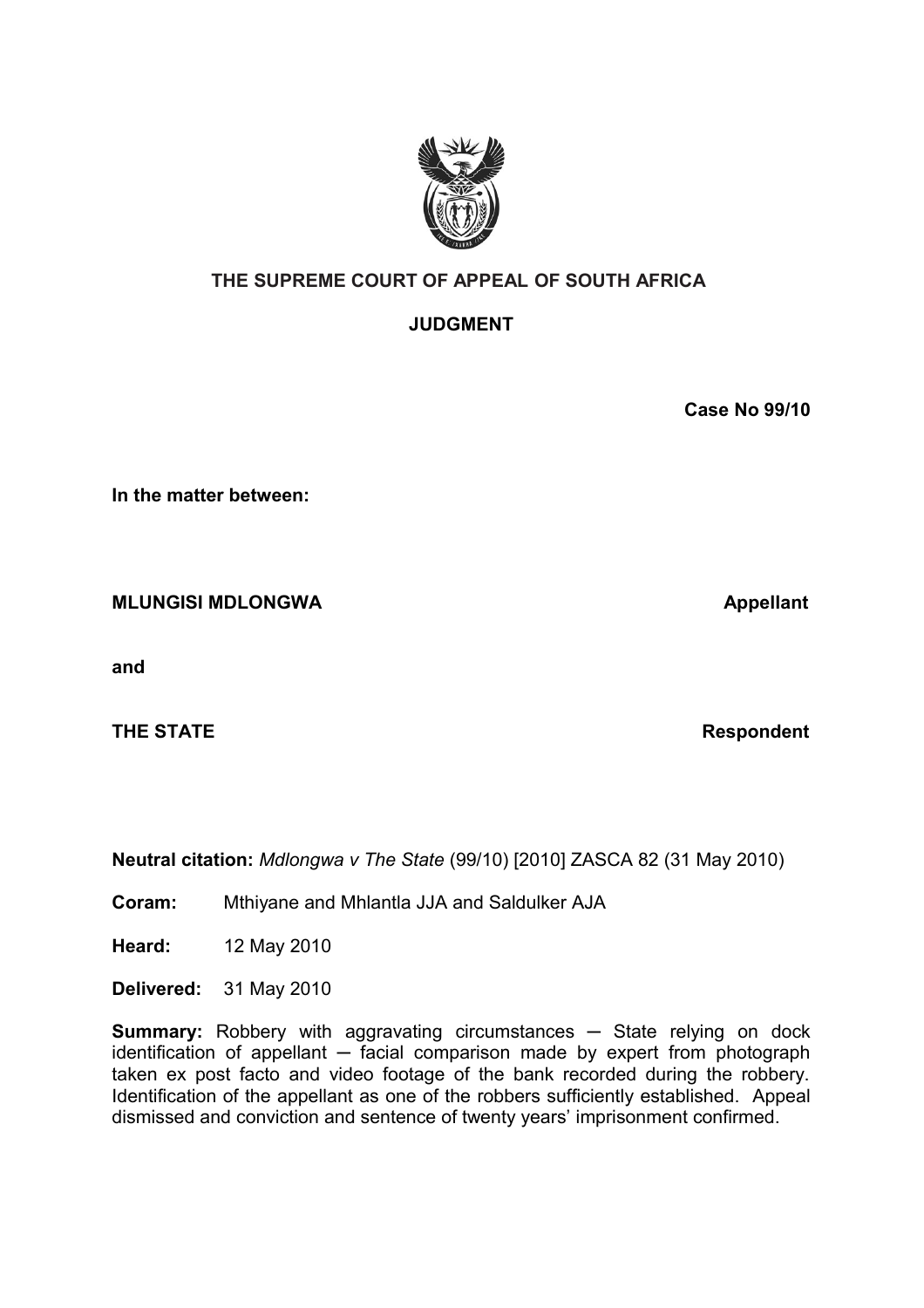#### **ORDER**  $\mathcal{L}_\text{max} = \mathcal{L}_\text{max} = \mathcal{L}_\text{max} = \mathcal{L}_\text{max} = \mathcal{L}_\text{max} = \mathcal{L}_\text{max} = \mathcal{L}_\text{max} = \mathcal{L}_\text{max} = \mathcal{L}_\text{max} = \mathcal{L}_\text{max} = \mathcal{L}_\text{max} = \mathcal{L}_\text{max} = \mathcal{L}_\text{max} = \mathcal{L}_\text{max} = \mathcal{L}_\text{max} = \mathcal{L}_\text{max} = \mathcal{L}_\text{max} = \mathcal{L}_\text{max} = \mathcal{$

 $\mathcal{L}_\mathcal{L} = \mathcal{L}_\mathcal{L} = \mathcal{L}_\mathcal{L} = \mathcal{L}_\mathcal{L} = \mathcal{L}_\mathcal{L} = \mathcal{L}_\mathcal{L} = \mathcal{L}_\mathcal{L} = \mathcal{L}_\mathcal{L} = \mathcal{L}_\mathcal{L} = \mathcal{L}_\mathcal{L} = \mathcal{L}_\mathcal{L} = \mathcal{L}_\mathcal{L} = \mathcal{L}_\mathcal{L} = \mathcal{L}_\mathcal{L} = \mathcal{L}_\mathcal{L} = \mathcal{L}_\mathcal{L} = \mathcal{L}_\mathcal{L}$ 

**On appeal from:** KwaZulu-Natal High Court (Pietermaritzburg) (Swain J and Radebe AJ sitting as court of appeal):

The appeal against the conviction and sentence is dismissed.

### **JUDGMENT**  $\mathcal{L}_\mathcal{L} = \mathcal{L}_\mathcal{L} = \mathcal{L}_\mathcal{L} = \mathcal{L}_\mathcal{L} = \mathcal{L}_\mathcal{L} = \mathcal{L}_\mathcal{L} = \mathcal{L}_\mathcal{L} = \mathcal{L}_\mathcal{L} = \mathcal{L}_\mathcal{L} = \mathcal{L}_\mathcal{L} = \mathcal{L}_\mathcal{L} = \mathcal{L}_\mathcal{L} = \mathcal{L}_\mathcal{L} = \mathcal{L}_\mathcal{L} = \mathcal{L}_\mathcal{L} = \mathcal{L}_\mathcal{L} = \mathcal{L}_\mathcal{L}$

 $\mathcal{L}_\text{max} = \mathcal{L}_\text{max} = \mathcal{L}_\text{max} = \mathcal{L}_\text{max} = \mathcal{L}_\text{max} = \mathcal{L}_\text{max} = \mathcal{L}_\text{max} = \mathcal{L}_\text{max} = \mathcal{L}_\text{max} = \mathcal{L}_\text{max} = \mathcal{L}_\text{max} = \mathcal{L}_\text{max} = \mathcal{L}_\text{max} = \mathcal{L}_\text{max} = \mathcal{L}_\text{max} = \mathcal{L}_\text{max} = \mathcal{L}_\text{max} = \mathcal{L}_\text{max} = \mathcal{$ 

### SALDULKER AJA ( MTHIYANE AND MHLANTLA JJA concurring)

[1] The appellant, Mr Mlungisi Mdlongwa, and four other persons were charged in the Regional Court in Dundee, with robbery with aggravating circumstances, unlawful possession of firearms and ammunition. The appellant and accused five were convicted of robbery with aggravating circumstances and acquitted on the other charges. The appellant was sentenced to 20 years' imprisonment. His appeal against both the conviction and sentence was dismissed by the KwaZulu–Natal High Court (Swain J and Radebe AJ concurring). The court granted him leave to appeal to this court, against both the conviction and sentence.

[2] The charges arose from an incident on 11 February 2004, at about 09h30, when a bank robbery took place at the NBS Building Society (the bank), situated at the Pick n Pay centre, in Dundee, KwaZulu-Natal, as set out in the charge sheet.

[3] The appellant pleaded not guilty to the charges and advanced an alibi defence. Through his counsel he denied that he was the person depicted in the photograph taken by a police witness Inspector Khoza and in the video footage of the robbery, both of which formed part of the evidence produced in court. The appellant did not testify in his defence at the trial.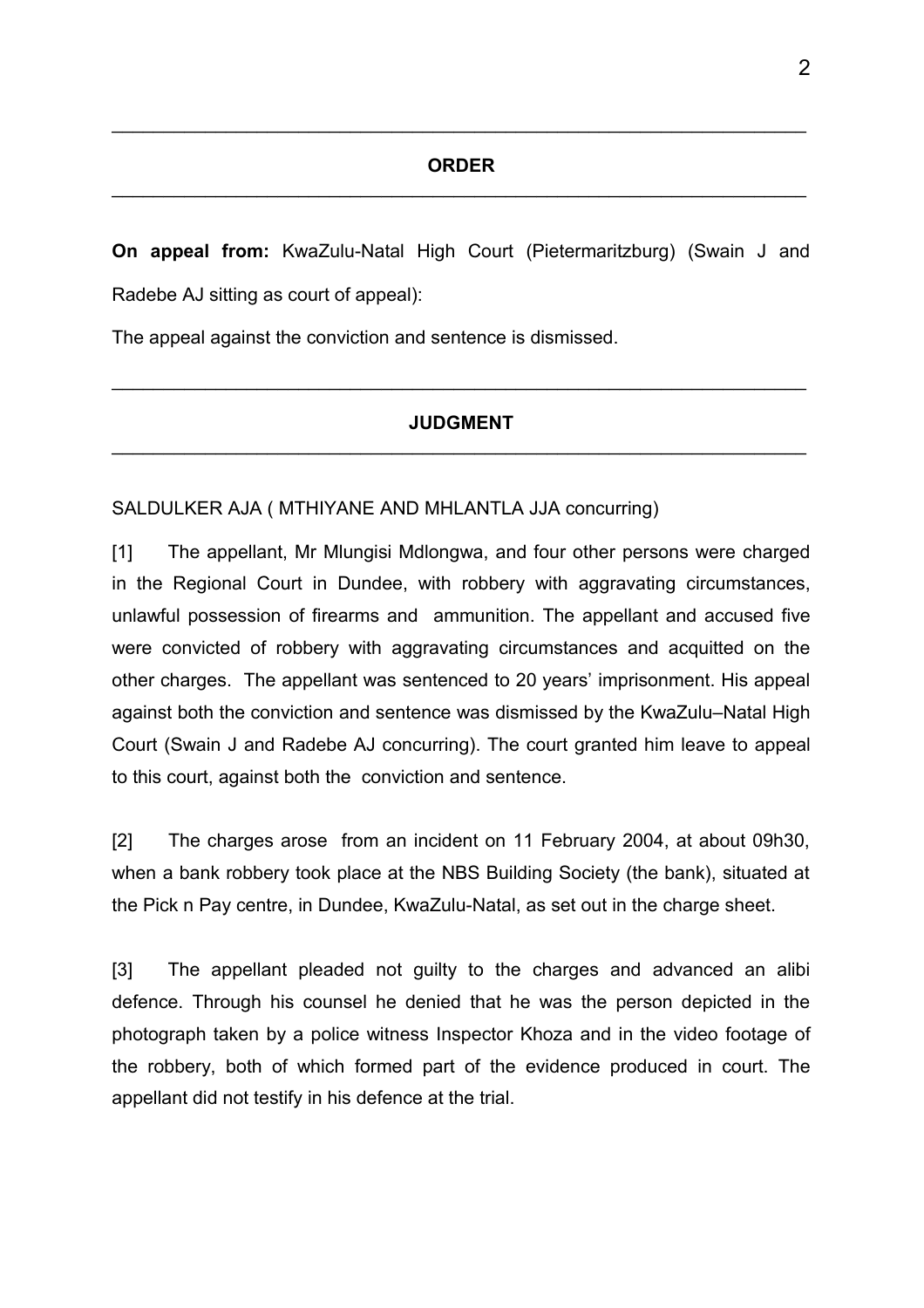[4] The State relied on the dock identification of the robbers by Mr Sikhumbuzo Mbatha, a security officer employed by Roman Protection Solutions, stationed at the bank that morning, video footage of the bank robbery taken by digital close circuit television (CCTV) cameras which were in place at the bank at the time of the robbery (where both accused five and the appellant are seen participating in a bank robbery, and where the latter is seen wearing a blue t-shirt) and the evidence of Inspector Naude, a member of long standing with the South African Police Services, who was attached to the Facial Identification Unit for 18 years, and who made a facial comparison of the appellant and accused five, from photographs taken of them (exhibit K and exhibit L), by Inspector Khoza two weeks after the robbery and video stills (exhibit F29 and F30) taken from the video footage. It therefore followed that in order to secure a conviction the state had to lead a chain of evidence to link the appellant to the robbery.

[5] The sole issue for determination on appeal is whether the appellant was properly identified as one of the robbers. The appellant challenged the State's case on three legs. Firstly, it was submitted that Mbatha's testimony was unsatisfactory and contradictory, that no reliance could be placed on his dock identification, more especially since no identification parade was held. Secondly, that the expert, Inspector Naude, called by the State as a facial comparison expert was no 'expert', as she lacked academic qualifications and that her findings were thus unacceptable because it was not of a generally accepted standard. Thirdly, that the video footage of the robbery was not the original and should not have been admitted in evidence. I turn to consider these challenges in the factual matrix.

[6] I deal first with the evidence of Mbatha. He testified that he was on duty at the bank on the day in question. He stood at the entrance where he searched every person that entered the bank, using a metal detector. As he stood there, three persons appeared. He testified that he could only identify the two that approached and spoke to him. He described one as having a short hair cut and the other as wearing a blue Adidas skipper and an Adidas pants. The third person stood at a lotto machine which was situated at a restaurant opposite the bank. One of the two that approached him, asked 'whether he had seen people robbing a bank', to which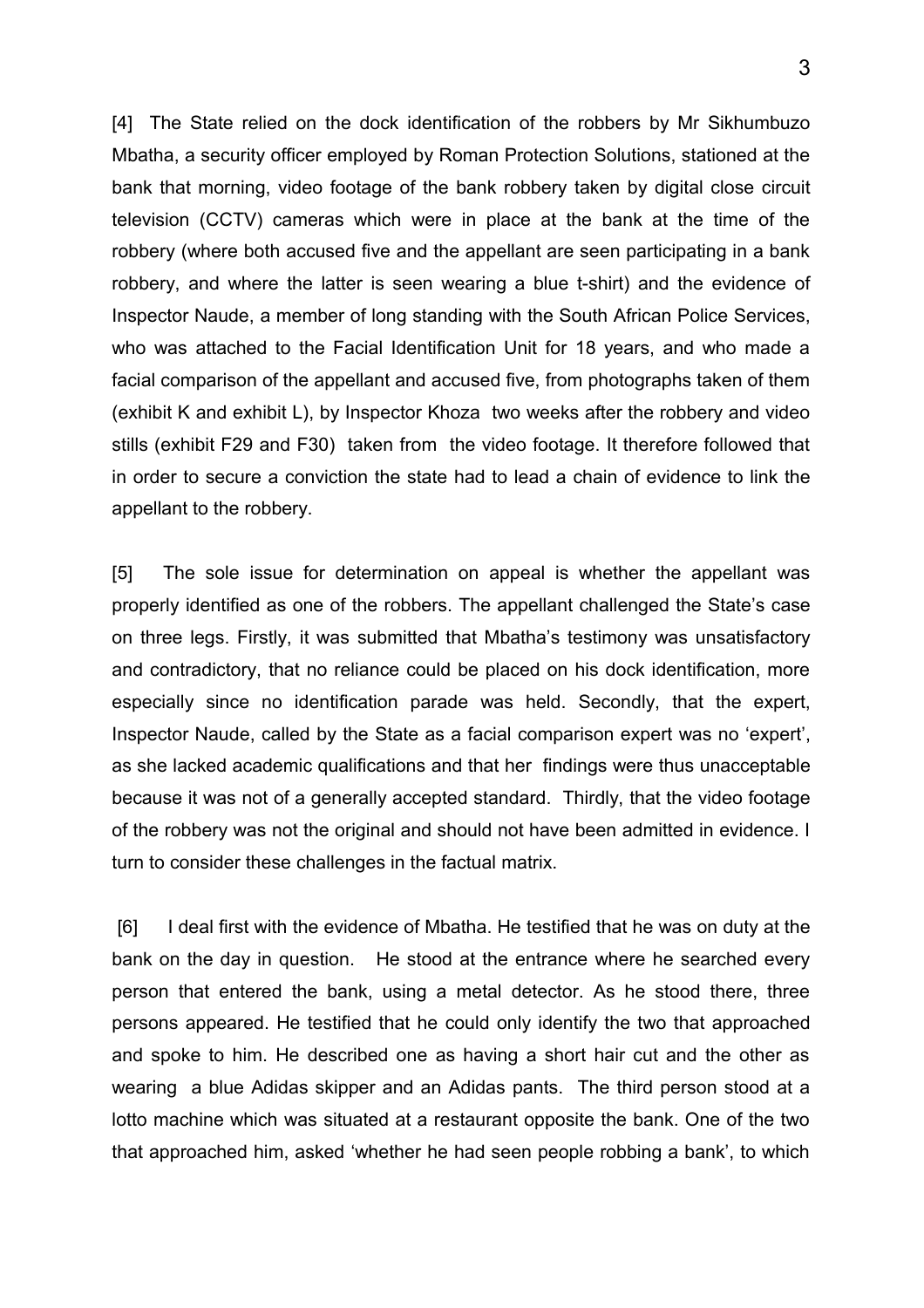he did not respond. He identified this person as the appellant, who was accused four at the trial.

[7] This person, whom he identified as the appellant, then drew a firearm and pointed it to the ground and ordered him to allow the other two into the bank. At this stage, three robbers and Mbatha then entered the bank, passed two doors within a cubicle and walked into the banking hall. As they did so, two other robbers, followed, now numbering five. The first person to enter the bank pointed a firearm at Mr Mabaso who worked at the enquiries counter. The latter was then assaulted with a crowbar and ordered to open the door of the tellers' section, which was opened by Ms Ayesha Ismail, one of the tellers.

[8] The robbers then proceeded to take the money and grabbed Ismail as a hostage but then left her in the cubicle. Thereafter the robbers left the bank. Mbatha testified that the robber who assaulted Mabaso wore short pants and a blue t-shirt and in court identified him as accused five.

[9] Mbatha's evidence was criticised by counsel for the appellant especially with regard to the description of the clothing allegedly worn by the appellant. According to Mbatha's testimony, accused five wore a blue t-shirt, and that the appellant stood next to him carrying a firearm. This was in stark contrast to what the appellant and accused five are seen wearing in the video stills. It is the appellant who is seen wearing a blue t-shirt. In my view Mbatha's contradictory evidence in respect of the clothing worn by the appellant and accused five cannot be seen in isolation. If one examines Mbatha's evidence, except for the description of the clothing worn by two of the robbers, whom he identified as the appellant and accused five, his testimony is completely in line with what is portrayed on the video footage and the stills as having taken place during the robbery. Mbatha's evidence that one of the robbers wore a blue Adidas t-shirt was corroborated by Ms Botes, a branch manager at the NBS bank. She testified that she was seated in her office, when she was confronted by one of the robbers wearing a blue t-shirt with an inscription in white with a capital letter 'A', and who ordered her to open the safe.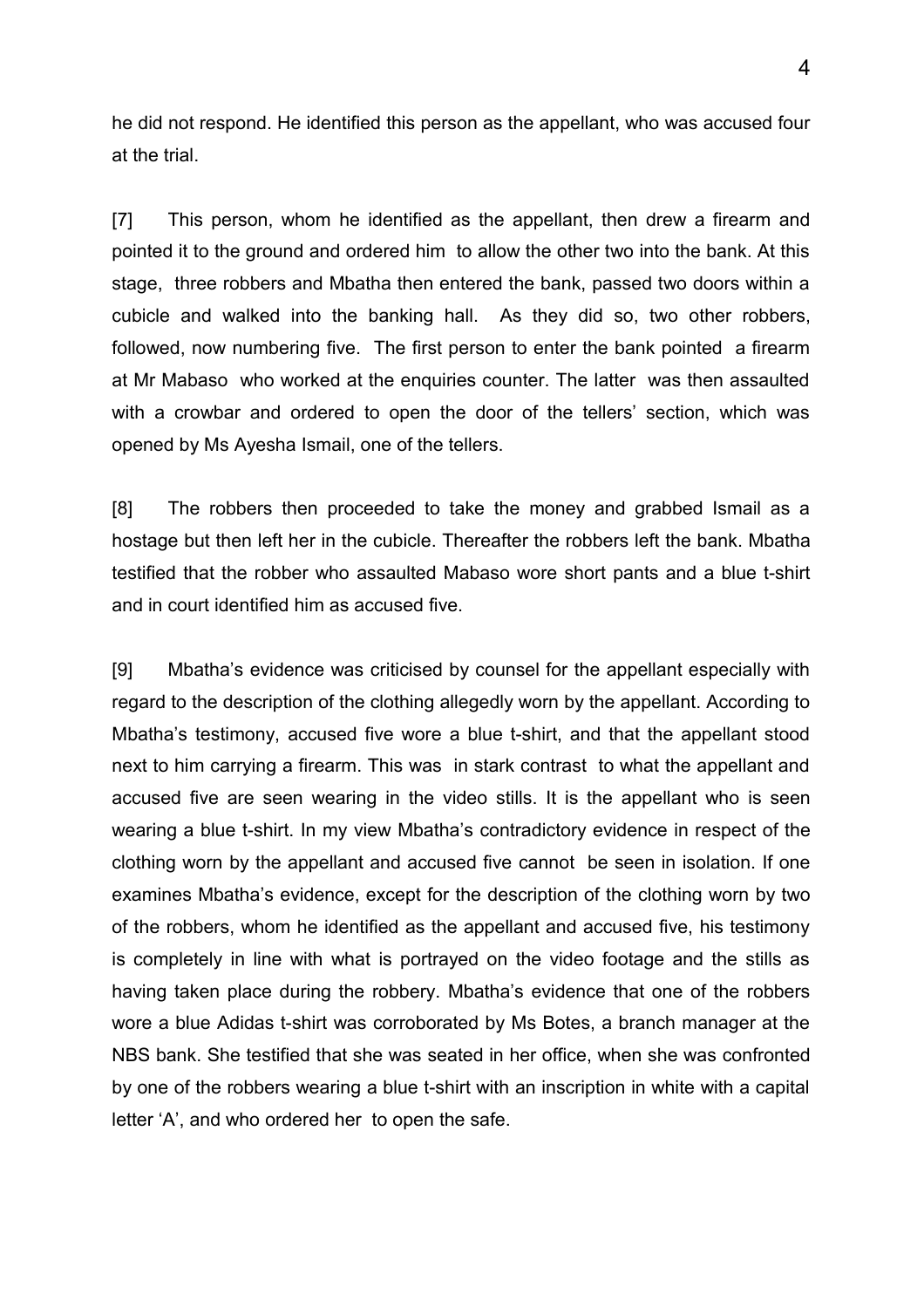[10] Additionally, merely because Mbatha made a dock identification of the appellant and accused five, does not make his evidence less credible. Generally, a dock identification carries little weight, unless it is shown to be sourced in an independent preceding identification.<sup>[1](#page-4-0)</sup> But there is no rule of law that a dock identification must be discounted altogether, especially where it does not stand alone. Mbatha had ample opportunity at least to observe two of the robbers who participated in the robbery as is visible from the video footage and who were later identified as the appellant and accused five in the facial comparison made by inspector Naude, an aspect to which I shall return to later, thus supporting his dock identification of them.

[11] As is apparent from the aforegoing, Mbatha's testimony is not the sole testimony relied upon by the State. As already indicated, his description of how the robbery unfolded is corroborated by the video footage. Although there were contradictions in his testimony as to the clothing worn by the appellant and accused five and his statement to the police, when his evidence is assessed as a whole these contradictions are not material and pale into insignificance. He may have been innocently mistaken about the apparel of the robbers, which is understandable in the circumstances, given that a gun was pointed at him. As was stated by Nugent J in *S v Van der Meyden,*[2](#page-4-1)

'A court does not look at the evidence implicating the accused in isolation in order to determine whether there is proof beyond reasonable doubt, and so too does it not look at the exculpatory evidence in isolation to determine whether it is reasonably possible that it might be true.'[3](#page-4-2)

'A court does not base its conclusions, whether it be to convict or to acquit, on only part of the evidence:'[4](#page-4-3)

'The proper test is that an accused is bound to be convicted if the evidence establishes his guilt beyond a reasonable doubt, and the logical corollary is that he must be acquitted if it is reasonably possible that he might be innocent. The process of reasoning which is

<span id="page-4-0"></span><sup>1</sup> *S v Tandwa* 2008 (1) SACR 613 (SCA) at 617b-d.

<span id="page-4-1"></span> $2$  1999 (2) SA 79 (W).

<span id="page-4-2"></span><sup>3</sup> *Van der Meyden* at 81A-B.

<span id="page-4-3"></span><sup>4</sup> At 82A.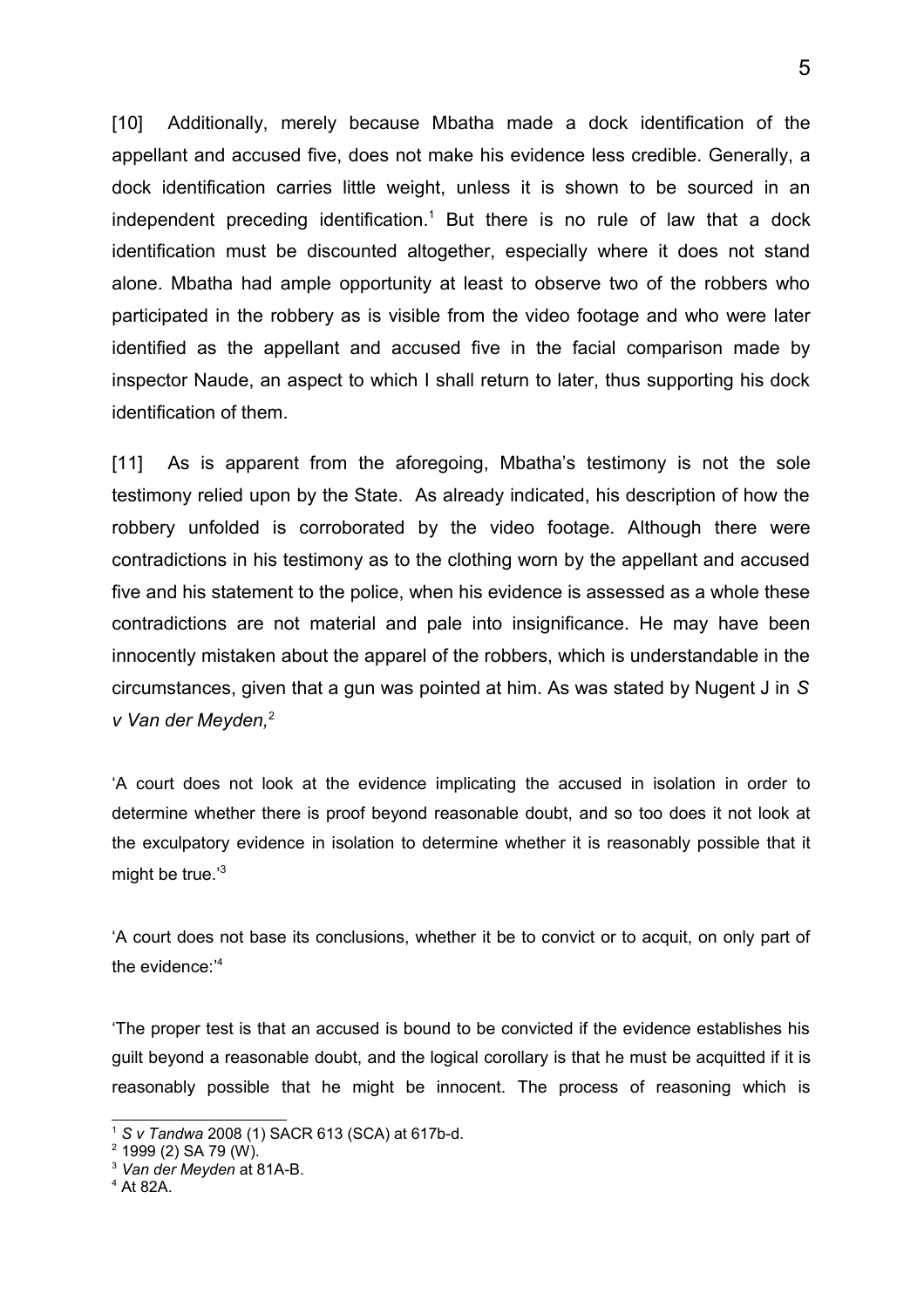appropriate to the application of that test in any particular case will depend on the nature of the evidence which the court has before it. What must be borne in mind, however, is that the conclusion which is reached (whether it be to convict or to acquit) must account for all the evidence. Some of the evidence might be found to be false; some of it might be found to be unreliable; and some of it might be found to be only possibly false or unreliable; but none of it may simply be ignored.<sup>'[5](#page-5-0)</sup>

[12] Mbatha had no reason to falsely implicate the appellant and accused five in the robbery. I am satisfied that Mbatha's identification of the appellant as being involved in the NBS robbery taken together with the other evidence in this case, establishes the appellant's participation in the robbery.

[13] I turn to the evidence of Inspector Naude. But before doing so, it is necessary to refer briefly to the challenge levelled against the evidentiary material that she relied on in reaching her conclusion that the appellant was one of the robbers.

## *VIDEO FOOTAGE*

[14] Inspector Naude analysed the still photographs of the video footage recorded at the bank during the robbery. Ms Botes testified that there were nine surveillance cameras strategically installed inside the bank, at the door and at the ATM machine. All nine cameras were connected to a video machine. On the morning of the robbery, the video footage and the video cassette remained under lock and key until it was handed over to Mr Henk Viljoen, the regional security manager for the Nedcor Group.

<span id="page-5-0"></span>[15] Viljoen confirmed that the digital CCTV recorders were installed at the NBS bank which recorded all footage on a hard drive and transmitted those onto a computer. This was stored in the treasury area of the bank. Each of the video cameras were hooked up to one system which recorded onto three separate hard drives. The hard drives were serviced and tested on a weekly basis to ensure that the cameras were recording and functioning properly. No member of staff had access to download any information or to tamper with information that was stored on the hard drive.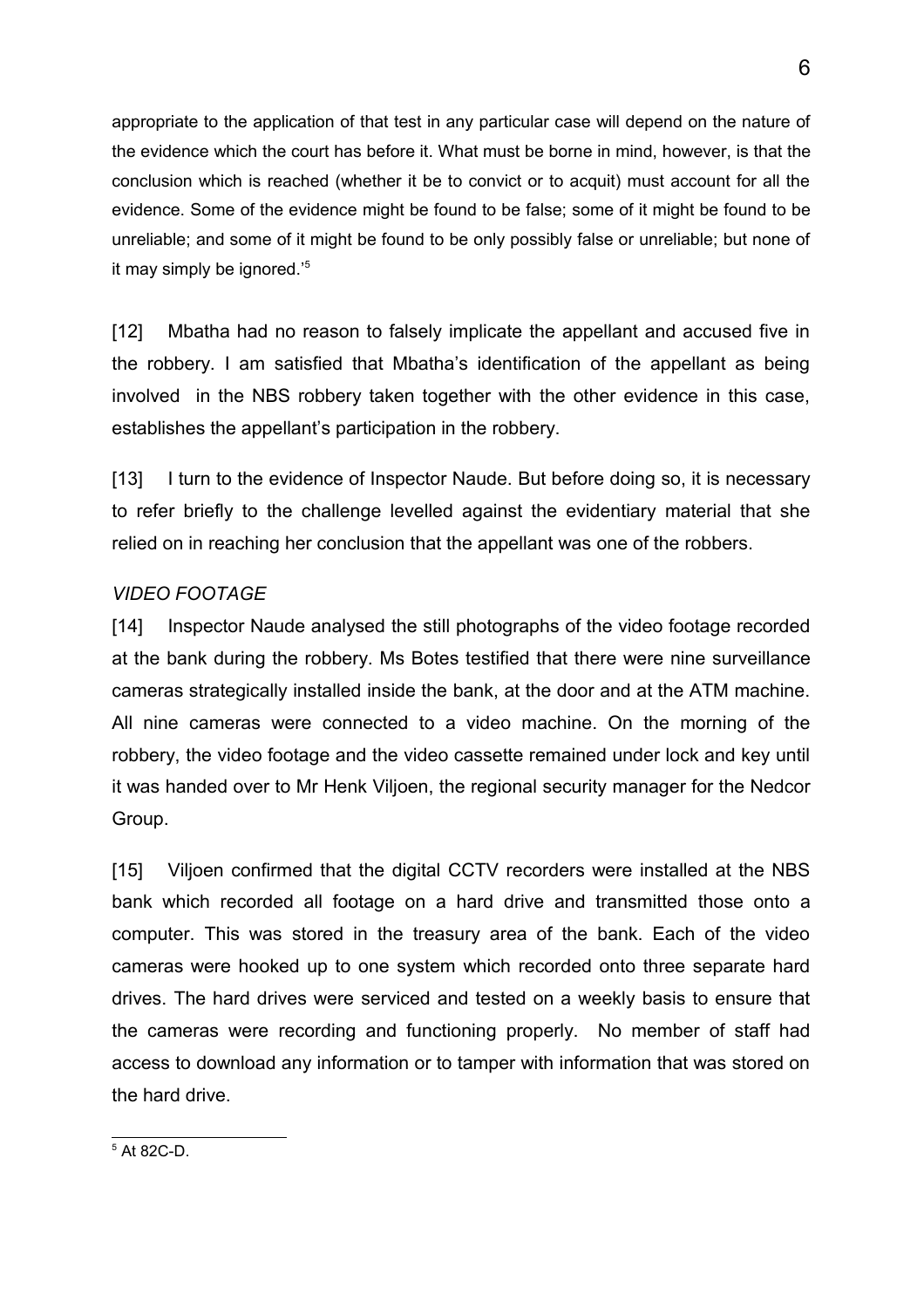[16] When Viljoen viewed the video footage, he downloaded the information, (which he was solely authorised to do) for the police to print video stills of what occurred in the bank robbery, and handed the footage over to Inspector Ahmed. He stated that although he did not have any computer qualification, the technicians and the manufacturers of the digital video recorder system had shown him how to operate it.

#### *PHOTOGRAPHS*

[17] I turn to the photographs. Photographs were taken by Inspector Khoza of the appellant and accused five, ex post facto, two weeks after the incident and handed over to Inspector Ahmed. The latter handed over the two photographs and the video footage to Inspector Naude to do a facial comparison. Inspector Naude found in her facial comparison analysis of both the appellant and accused five, that there were points of similarities, between the photograph of the appellant (exhibit K) and the person appearing in the video footage (exhibit F29) and the photograph of accused five (exhibit L) and the video footage (exhibit F30). Based on her findings of points of similarities, she concluded that the persons appearing in the video footage were the appellant and accused five. For the purposes of this judgement it is not necessary to refer to the details in regard to the facial comparison of accused 5, except to point out that the court below appears to have inadvertently confused exhibits L and F30 as being that of the appellant. The evidence of Inspector Khoza, that he took the photograph of the appellant was not seriously disputed. All that the appellant said was to deny through his legal representative that he was the person depicted in the photograph taken by Inspector Khoza. That denial however, took the matter nowhere because the appellant did not testify in his defence. In this regard Inspector Khoza's evidence stood alone.

[18] In this case there appears to be every reason to accept Inspector Naude as an expert. The merits of her findings were not seriously impugned. All that was argued was that she lacked academic qualifications. A lack of academic qualification may sometimes be regarded as indicative of a lack of sufficient training, but this is not the case here, if one has regard to the vast experience that Inspector Naude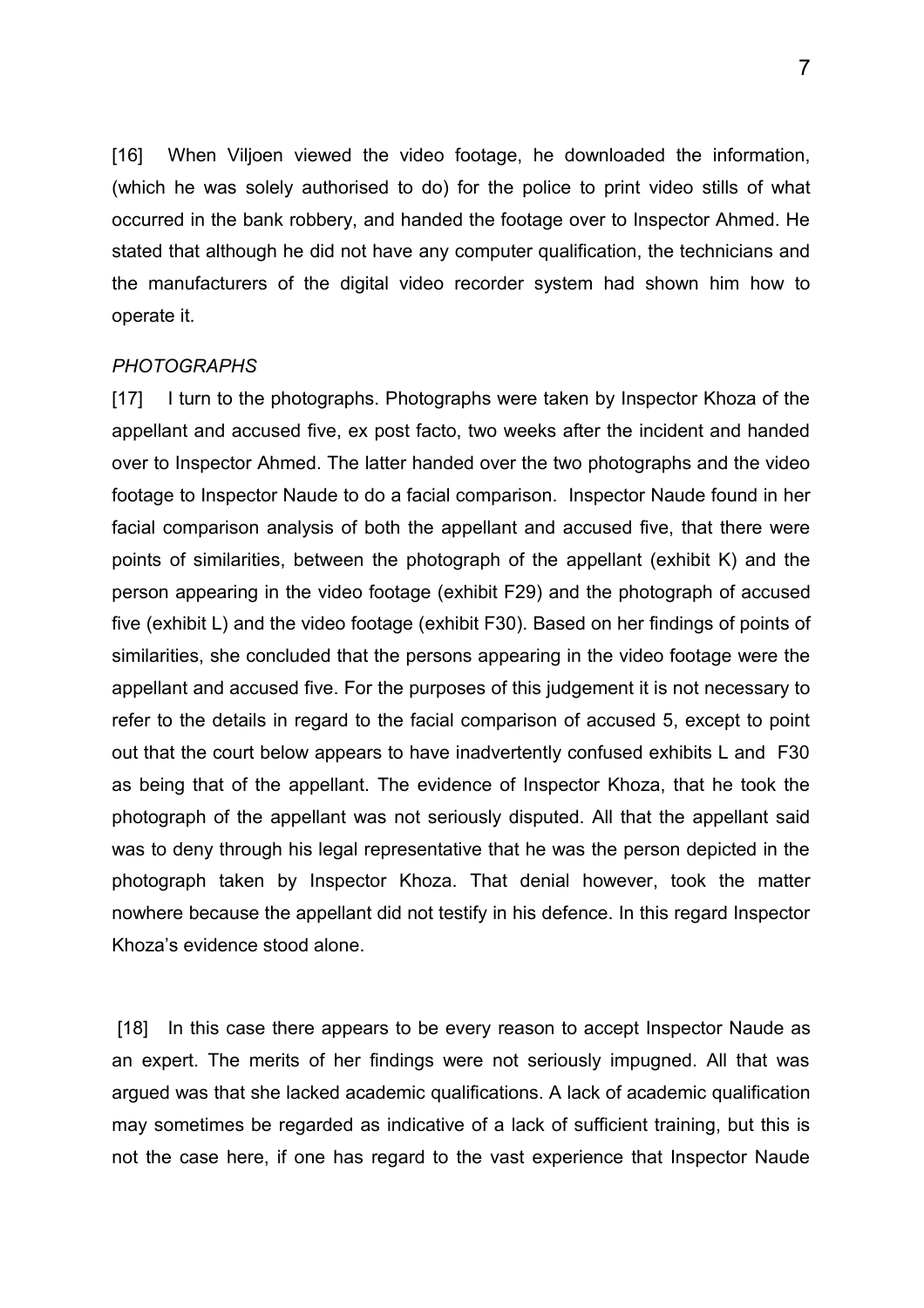accumulated over a number of years. Inspector Naude testified that she was a police officer for 30 years. She has been stationed at the Pretoria Criminal Record Centre, in the Facial Identification Unit for 18 years. The work at the unit involved developing facial reconstruction from skulls, facial comparisons and facial compilations. Nationally she was involved in the training of all facial identification units. Although she did not have any academic qualifications, she had run three workshops at the University of Pretoria and was studying osteology at the University of Pretoria. She had done over five hundred facial comparisons and thousands of facial compilations. She had testified in court on a number of occasions and this was her twentieth case. In this regard the judgment of this court in S v Mlimo<sup>[6](#page-7-0)</sup> is in point. In that case Mthiyane JA said:

'In my view a qualification is not a *sine qua non* for the evidence of a witness to qualify as an expert. All will depend on the facts of the particular case. The court may be satisfied that despite the lack of such a qualification the witness has sufficient qualification to express an expert opinion on the point in issue. It has been said:

It is the function of the judge [including a magistrate] to decide whether the witness has sufficient qualifications to be able to give assistance. The court must be satisfied that the witness possesses sufficient skill, training or experience to assist it. His or her qualifications have to be measured against the evidence he or she has to give in order to determine whether they are sufficient to enable him or her to give relevant evidence. It is not always necessary that the witnesses' skill or knowledge be acquired in the course of his or her profession it depends on the topic. Thus, in *R v Silverlock* it was said that a solicitor who had made a study of handwriting could give expert evidence on the subject even if he had not made any professional use of his accomplishments. (See DT Zeffert, AP Paizes & A St Q Skeen *The South African Law of Evidence* (2003) at 302; see also Lirieka Meintjies-Van der Walt, 'Science fiction: The nature of expert evidence in general and scientific evidence in particular' (2000) 117 SALJ 771 at 773-4.)'

[19] In this matter, inspector Naude had received two photographs, the photograph of the appellant (exhibit K) and the photograph of accused five (exhibit L) from Inspector Ahmed, as well as a copy of the video footage of the bank

<span id="page-7-0"></span><sup>6</sup> 2008 (2) SACR 48 (SCA) para 13.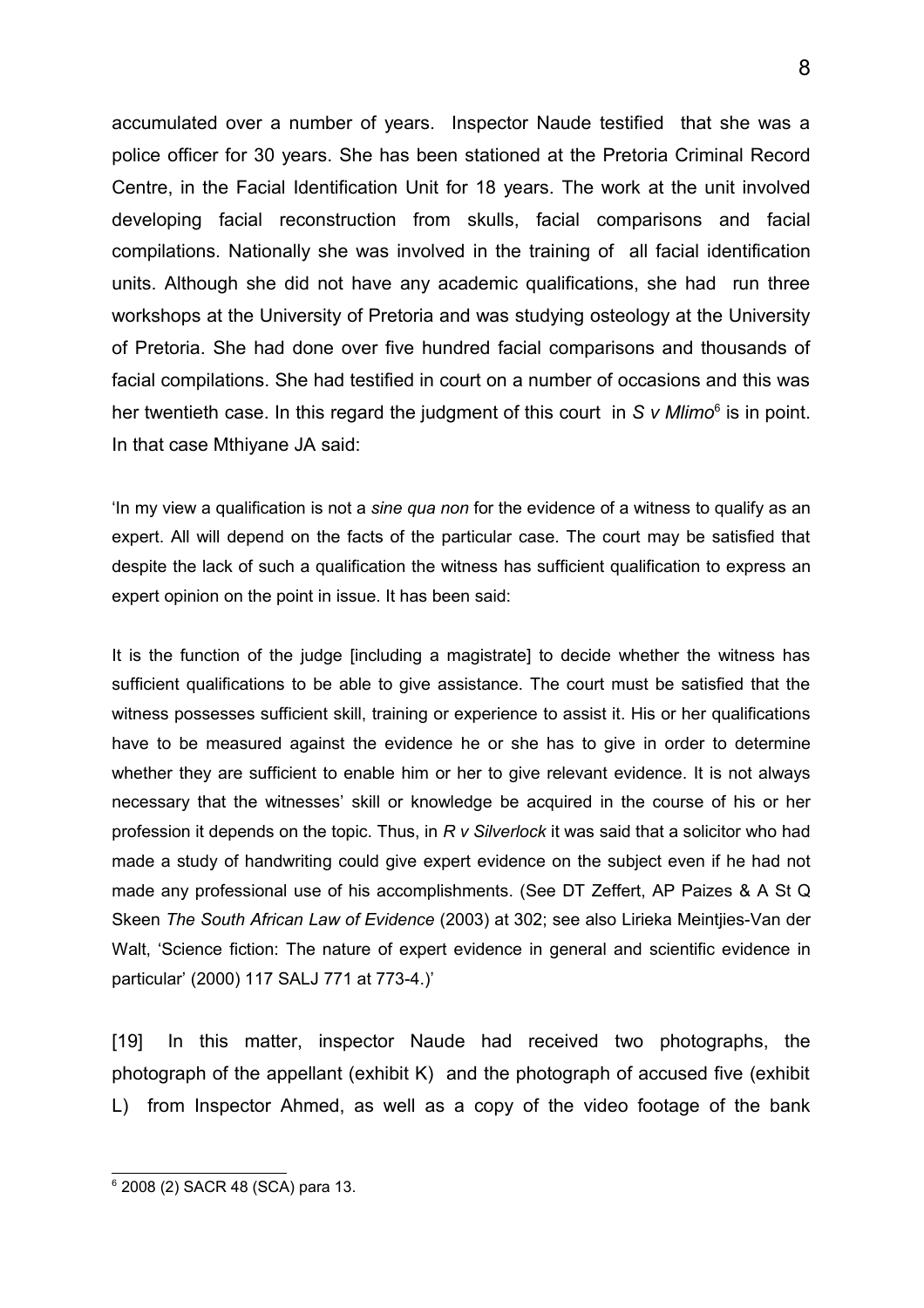robbery. She was instructed to do a facial comparison of the individuals appearing in the photographs and the video footage.

[20] The methods that she employed were in terms of the standards generally accepted in her department, and were based on her vast experience. She found 13 points of similarities between the facial features of the person in the video footage, (exhibit F29) and the photograph of the appellant (exhibit K). Thus she was able to establish the link that the person appearing in the video footage of the robbery was the appellant. The courts below were justified in accepting her conclusions in that regard.

[21] Although Inspector Naude chose to do the facial comparison from only two photographs, this does not detract from the conclusions that she arrived at. There were other individuals appearing in the video footage. Her evidence was sufficient to establish a link that one of the individuals captured on the video footage during the robbery was the appellant. There is no reason to doubt the accuracy of her findings. The fact that she was unable to identify the appellant in court as the person appearing in the footage was irrelevant, and was not the purpose of her testimony. The results of her findings as reflected in the points of similarities established between the photograph taken by Inspector Khoza and the still photographs downloaded from the video footage, are sufficient to link the appellant to the robbery.

[22] I turn to the third and final challenge, namely that the video footage was not the original. Viljoen testified that each branch had its own hard drive from which the video footage images in which the appellant and his co-accused were captured, were downloaded. There can therefore be no question that the video footage was original and therefore constituted real evidence. The submission by the appellant's counsel to the contrary is therefore without substance. In S v Mpumlo & others<sup>[7](#page-8-0)</sup> it was stated that a video film, like a tape recording, 'is real evidence, as distinct from documentary evidence, and, provided it is relevant, it may be produced as admissible evidence, subject of course to any dispute that may arise either as to its authenticity or the interpretation thereof'.

<span id="page-8-0"></span><sup>7</sup> 1986 (3) SA 485 (E) at 490H-I; *Motata v Nair NO* 2009 (2) SA 575 (T) para 21.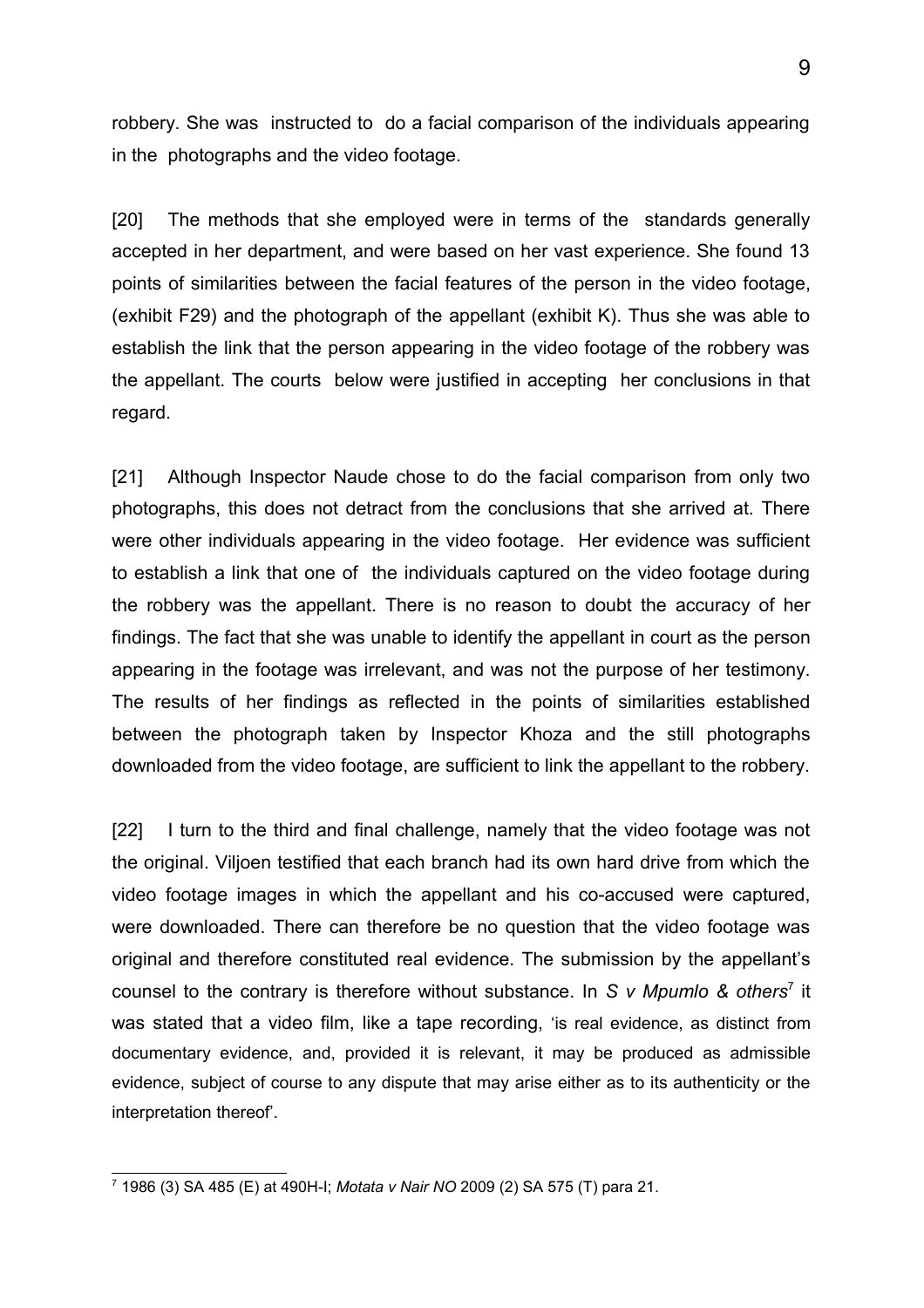[23] In *S v Ramgobin & others<sup>[8](#page-9-0)</sup>* it was held that for video tape recordings to be admissible in evidence it must be proved that the exhibits are original recordings and that there exists no reasonable possibility of 'some interference' with the recordings. In this case there can be no question that the aforesaid video evidence was admissible. Viljoen testified that he was solely authorised to download the video footage of the robbery from the bank's digital CCTV cameras which were installed at the NBS bank. He handed these to Inspector Ahmed. Botes confirmed that they were instructed not to touch the video footage which remained under lock and key until it was retrieved by Viljoen. In my view no tampering took place with the video footage. Consequently, there appears to be no reason to reject the authenticity and the originality of the video footage downloaded by Viljoen from the surveillance cameras installed at the bank.

[24] In any event, it need not be established that the original footage was used because the purpose of introducing the video footage into evidence was to identify the scene where the robbery took place, to enable the witness to identify the robbers and for Inspector Naude to make the facial comparisons. (See *S v Ramgobin and others* at 125E-H.) As I have already indicated the video footage of the robbery constitutes real evidence as it was taken from the surveillance cameras installed at the bank. The video footage provides corroboration for Mbatha's testimony as to what occurred during the robbery. What emerged from the video stills is unmistakably the identification of the appellant and accused five being present at the NBS bank and participating in a bank robbery.

[25] Having regard to the totality of the evidence, the appellant was properly identified as one of the robbers of the NBS bank. In the face of incriminating evidence that the appellant was involved in the bank robbery, he adduced no counterveilling evidence in his defence. Despite video footage recording his presence at the bank, the appellant chose not to testify. Where there is direct evidence implicating an accused in the commission of an offence, the prosecution case is *ipso facto* strengthened where such evidence is uncontroverted due to the failure of the accused to testify.<sup>[9](#page-9-1)</sup> Furthermore the appellant's bald denial that he was

<span id="page-9-0"></span><sup>8</sup> 1986 (4) SA 117 (N).

<span id="page-9-1"></span><sup>9</sup> *Magmoed v Janse van Rengsburg and others* 1993 (1) SACR 67 (A).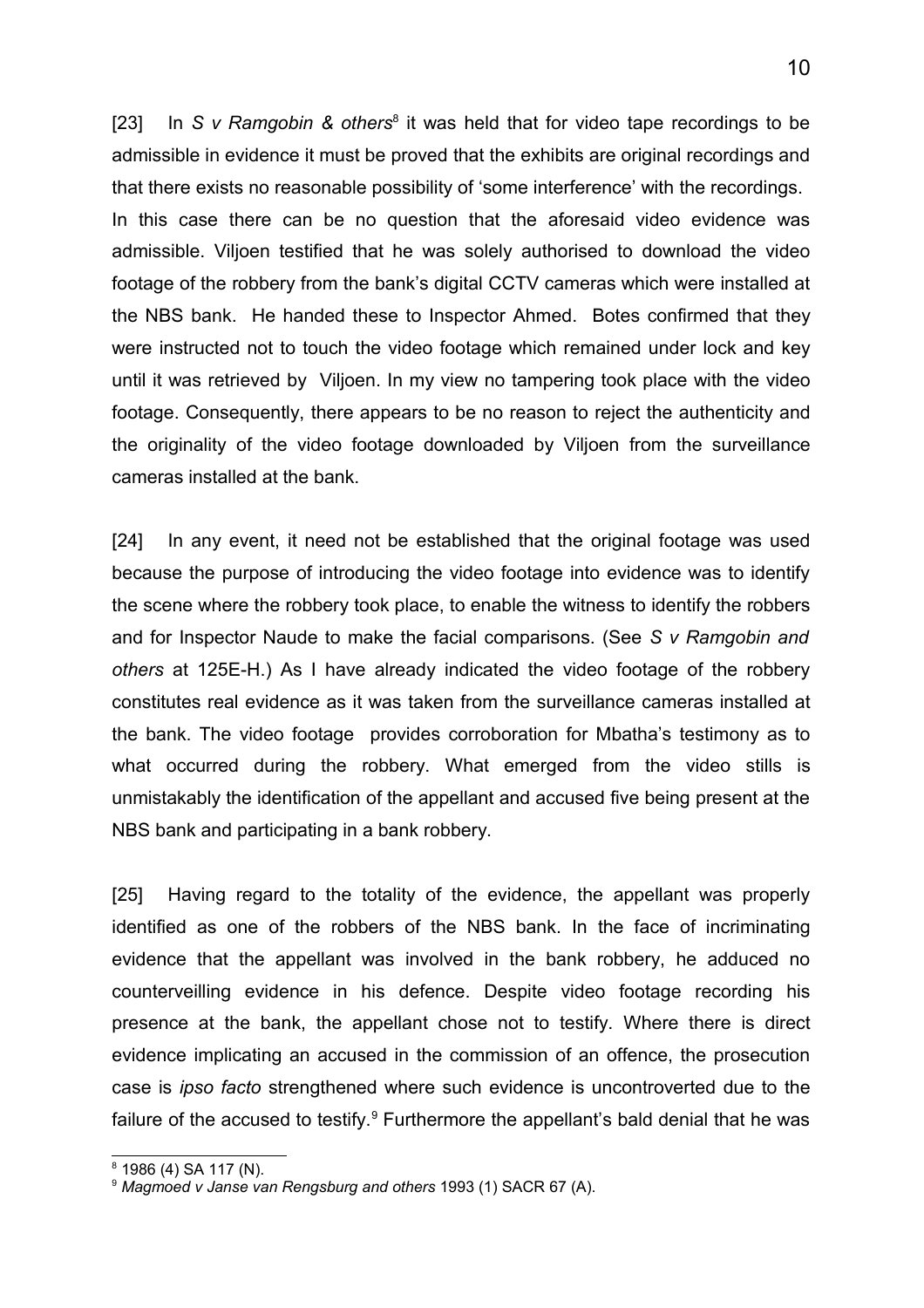not the person depicted in the photograph taken by Inspector Khoza nor the one appearing in the video footage must be rejected as false.

[26] An accused has the constitutional right to remain silent but this choice must be exercised decisively as 'the choice to remain silent in the face of evidence suggestive of complicity must, in an appropriate case, lead to an inference of guilt'.<sup>[10](#page-10-0)</sup>

[27] In my view all of the State's evidence, cumulatively, established the identification of the appellant as one of the robbers in the NBS bank beyond a reasonable doubt. The appellant was correctly convicted. Accordingly, the appeal against the conviction must fail.

[28] I turn to consider the appeal against the sentence. Counsel for the appellant contended that the court below did not properly exercise its discretion in sentencing the appellant to twenty years' imprisonment, five more years than the minimum prescribed. In advancing these submissions, he stated that the appellant was a first offender, that he had been incarcerated for more than a year and that no one had been injured during the robbery.

[29] It is trite that this court may only interfere if a misdirection has been committed by the sentencing court. In my view no such occurred. The aggravating features of this robbery far outweigh the mitigating. In my view the brazen conduct of the appellant and his co-accused in entering a bank, and robbing it with impunity in the presence of innocent members of the public and assaulting a staff member, is deserving of the sentence imposed. It is not a shocking sentence but a salutary one. In my view, their brazen conduct is deserving of the sentence imposed. It is neither excessively severe nor harsh that it must be interfered with. It follows therefore that the appeal against sentence also fails.

[30] Accordingly the following order is made:

The appeal against the conviction and sentence is dismissed.

<span id="page-10-0"></span><sup>10</sup> *Tandwa* at 615I-j; see footnote (1) above.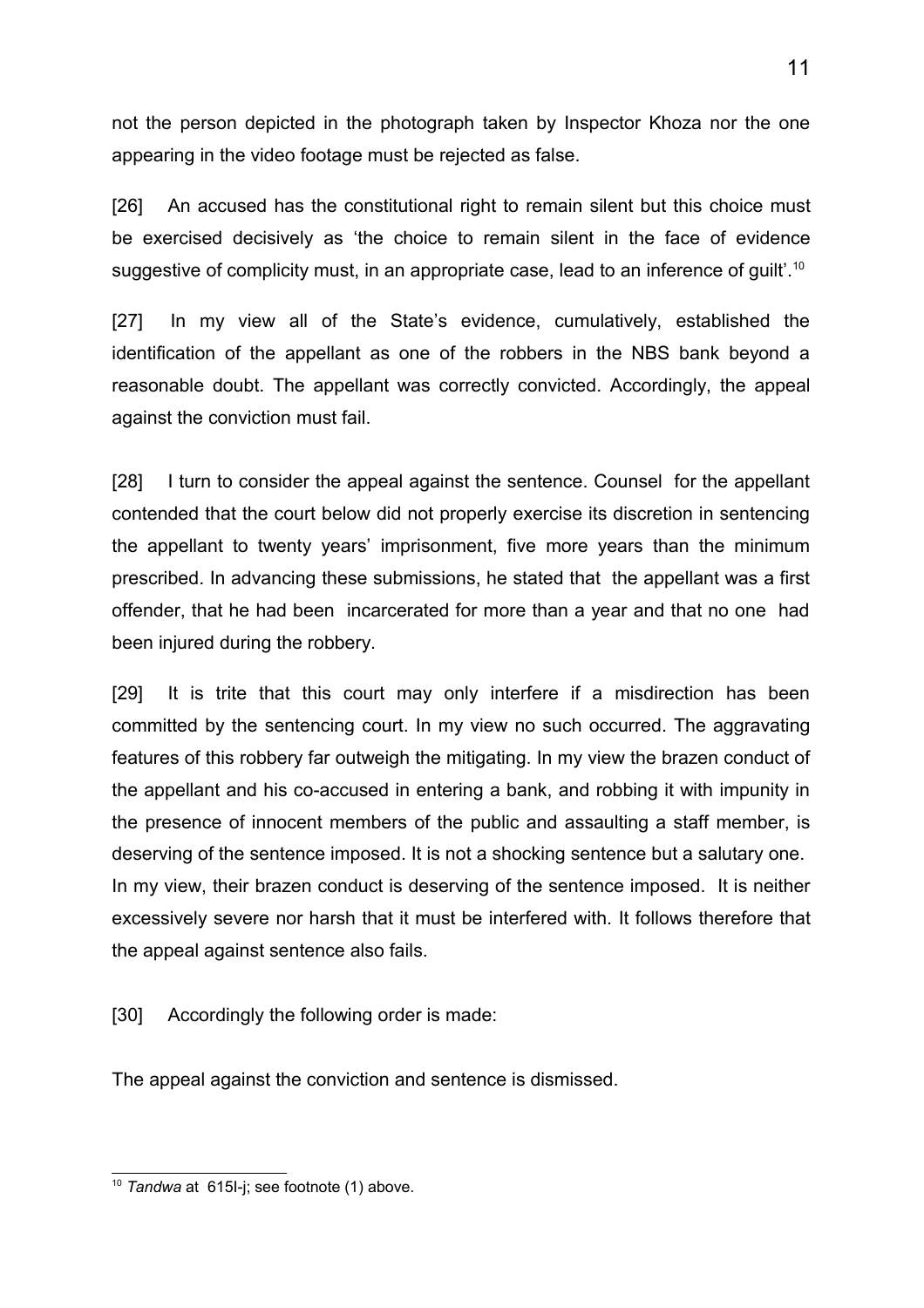H K Saldulker Acting Judge of Appeal

 $\mathcal{L}=\{1,2,3,4,5\}$